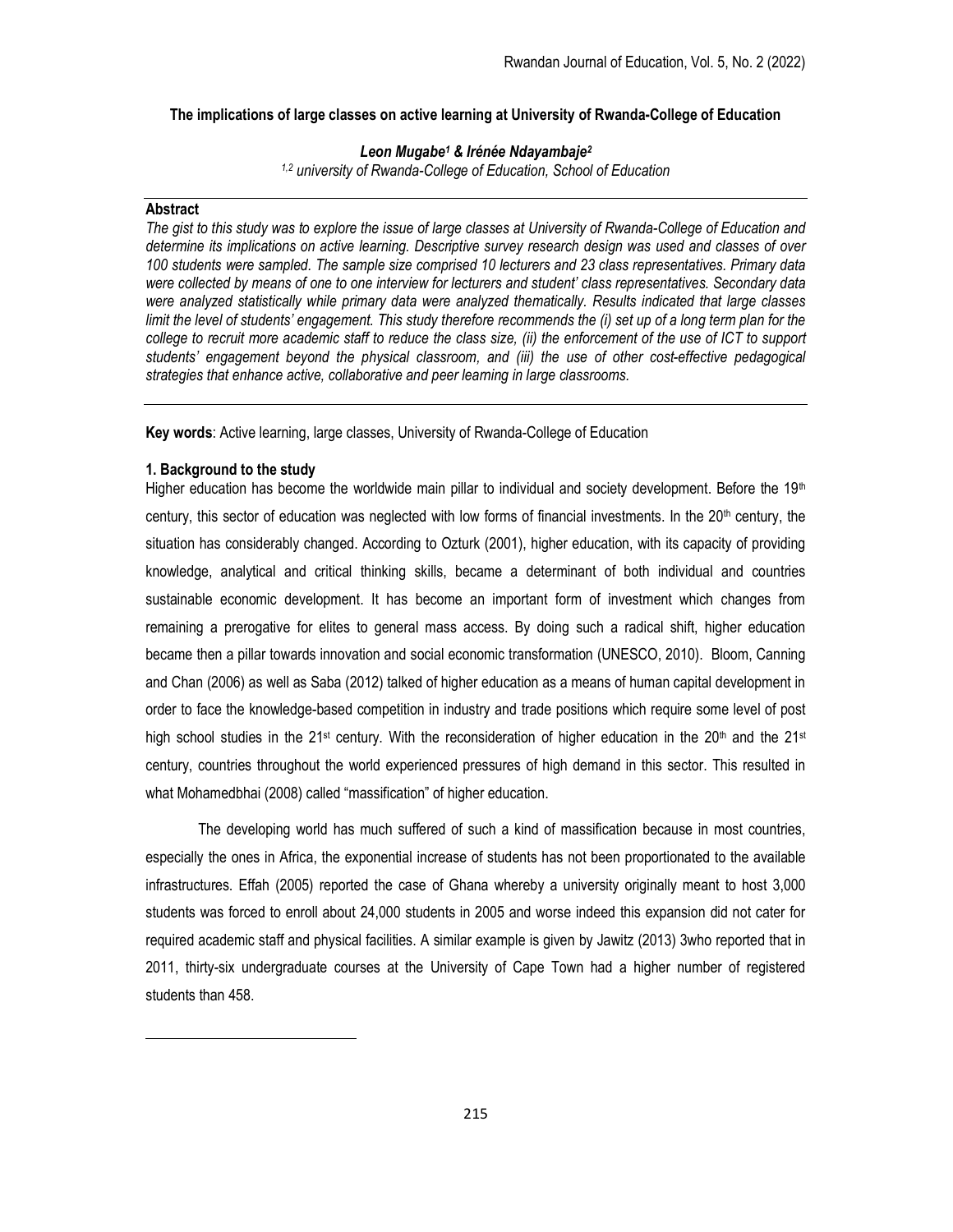Statistics show again that since the year 2000, Higher Learning Institutions (HLI) continued to experience annual average increase in enrolments rate: 44% in Ethiopia, 39% in Burundi, 30% in Burkina Faso, 28% in Tanzania, 18% in Ghana, and 17% in Senegal and 61% in Rwanda (Mohamedbhai, 2008).

In Rwanda, students' enrolment rapidly progressed from 49 students initially enrolled in the National university of Rwanda in the year 1963 to 5,678 in the year 1999 (UNESCO, 2000). The figure was raised to attain 26,378 in the year 2005 and 73,674 in the year 2015 while in 2018, higher education institutions in Rwanda enrolled a total of 75,713 students (MINEDUC, 2015 & 2018)

Nonetheless, the rapid increase of classroom intakes in HLI is not a problem itself. Large intakes in HLI become an issue when the prevailing study conditions hinder meaningful teaching and learning (Onwu, 1999) or when the classroom environment does not support active learning (Bransford et al., 1999). Therefore, a class becomes large when the lecturer feels unable to make all students progressing (Blatchford et al., 2002). At the University of Rwanda-College of Education (UR-CE), the data of students' registration by study combinations and corresponding teaching staff revealed that in the 2013/2014 academic year, courses in education, biology, English, chemistry, and others were frequently organized in classrooms of more than 100 students per class.

Whereas previous researchers like Massiata (2012), Cuseo (2007), and Blatchford, et al. (2002) were interested to contrast the level of classroom interaction in small classroom vis-à-vis larger classroom settings, the present study was set to explore the issue of large classes in a financial constrained context where massive access to higher education is still required to fix the gap of qualified human resources for various national subsectors; education in particular. In effect, the researchers had the conviction that still in a large class context, effective learning can still happen if adequate strategies are adopted and continuously enforced.

### 2. Statement of the problem

The increased access to lower levels of education has brought pressure to higher education institutions to open up doors for more students' intakes with big numbers; a move that did not go hand in hand with the increase of university teaching staff and supporting infrastructures (Association of Universities and Colleges of Canada, 2011).

According to Montanini (2013), African universities are now facing the issue of inability to absorb and properly handle students in tertiary education due to insufficient resources (human, financial and infrastructural) which undermine the quality of teaching, limit students' engagement in the learning process, hinder students' assessment and by extension affect negatively the quality of graduates.

Thus, if University of Rwanda-College of Education continues experiencing large classes yet it trains teachers expected to be proficient in the subjects' content and teaching approaches before they graduate, there is a high imperative to scientifically examine the magnitude of this issue of class size and propose workable solutions that shall continue guaranteeing that students are gained acceptable level of academic training. This study sought to investigate the situation of large class teaching at the UR-CE, to examine lecturers and learners' perceptions about large class effect on teaching process at the UR-CE, to identify challenges encountered by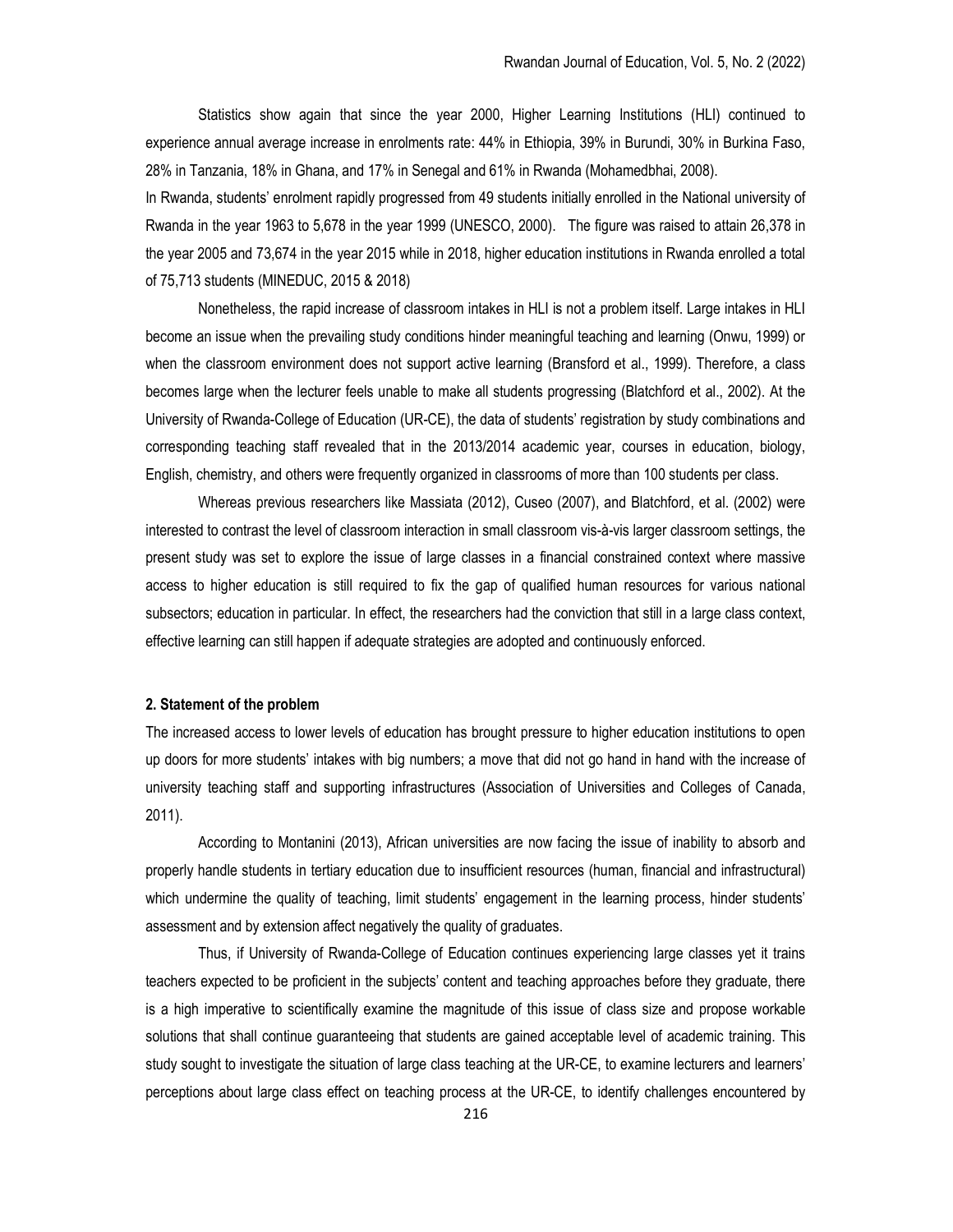lecturers and students in large class environments at UR-CE, and to propose strategies to mitigate constraints to active learning in large classes at the UR-CE.

## 5. Review of related literature

## 5.1 Different perceptions about a large class

The perceptions on large class differ as the views of researchers on the issue also differ. In fact, it is not easy to get the real meaning and the size of a large class as it can be easy to get the one of a small class frequently consisting of less than 20 students (Blatchford et al., 2002). In the view of Shamim et al. (2007), the definition of a large class remains difficult to seize simply because of a number of variables involved such as study discipline, lecturers, learning institutions and the country.

The definition around large class was also at the heart of the discussions of senior academics who attended a UNESCO regional workshop on teaching and learning in higher education at Moi University, Eldoret in Kenya (Nayak & Rao, 2004). This forum concluded that a large class does not have a fixed number. Hence, the definition would vary from one discipline of study to another. In effect, what is said to be a large class in social sciences would differ coming to medicine or engineering.

However whatever controversies might be, there are minimum national and international standards, which need to be respected. In the United Kingdom for instance, if the number of students is 30 or more per teacher in higher education classes, such classes are too big and therefore institutions are required to hire teaching assistants (Blatchford et al., 2002). In support of this, Moodley (2015), a class of 60 to 149 is large while the one of 150 and more is very large. This is not quite different from Rwanda. The National Higher Education Institutional Infrastructure and Academic Standards<sup>4</sup> recommend 1:25 as teacher/Student Ratio. These ratios are far away from 1: 17 teacher/student Ratio registered in the UK, 1:15 in USA and 1/10 in Japan (University and College Union, 2010). Therefore, a class becomes large when the lecturer feels unable to make all students progressing (Blatchford et al., 2002), when a class has more students than support facilities (Nayak & Rao, 2004).

# 5.2 Educational challenges related to large classrooms

Teaching large classes is challenging because it brings pressure to human resources as well as support physical resources and structures. According to Kerr (2011), large classes reduces students' active participation to the extent that there are those who can finish a whole term having not had a personal interaction with the lecturer (Cuseo, 2007). This brings indeed more challenges in terms of classroom management whereby some students end up into developing abnormal and disorderly behaviors or conducts (Shamim et al. 2007). It was also observed that the bigger the class, the likely the increase of cases of absenteeism or inactivity for some learners (Blatchford et al., 2002).

<sup>4</sup>http://www.uck.ac.rw/Guiding\_documents/HEC%20HIGHER\_EDUCATION\_INSTITUTIONAL\_INFRAS TRUCTURE\_AND\_ACADEMIC\_STANDARDS.pdf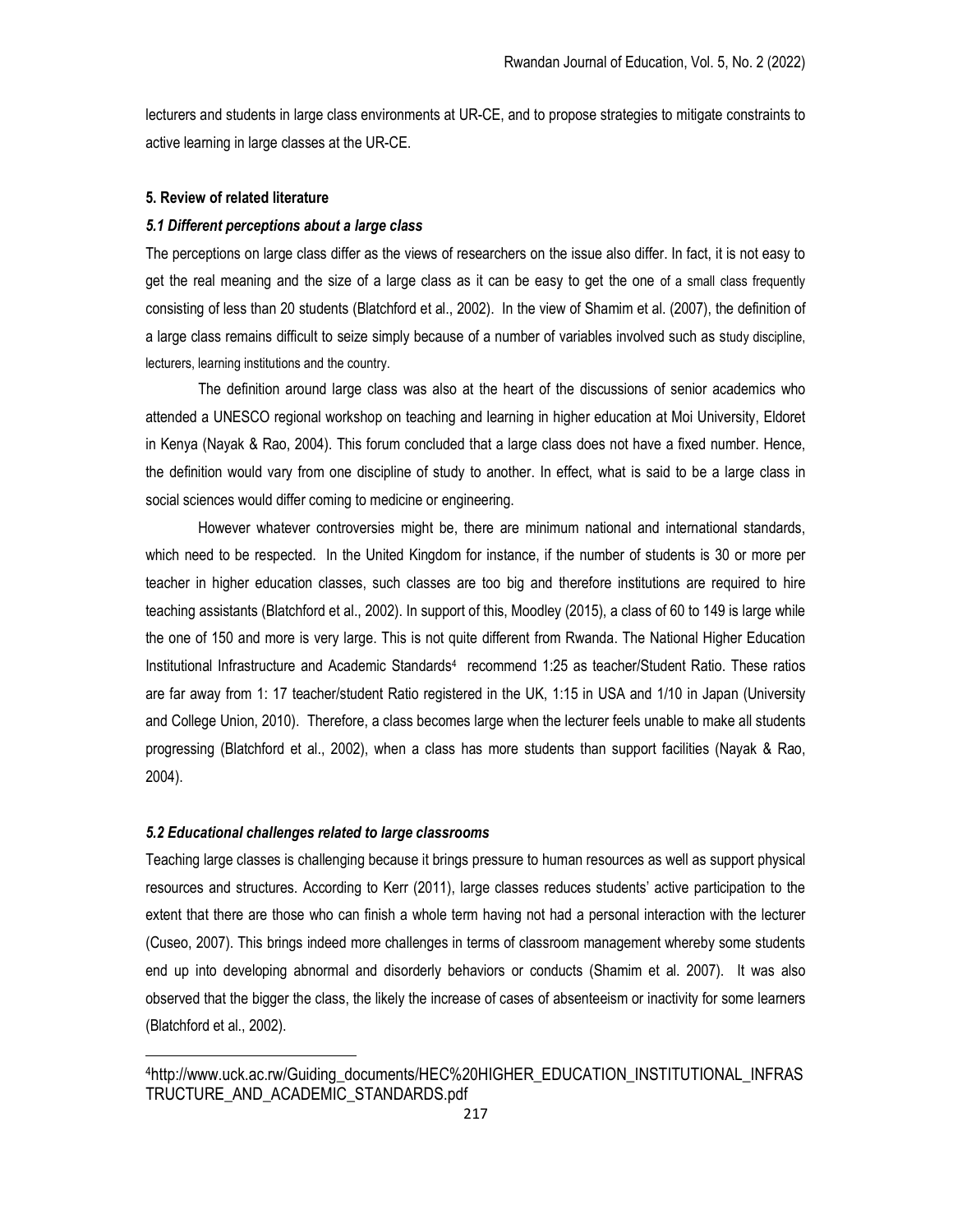Whereas adequate teaching and learning resources are paramount to guarantee the quality of education, the big class size is an obvious hindrance to adequate provision and usage of instructional materials, and this deteriorates the quality of teaching and learning (Oliveira & Farrel, 1993). Moreover, the increased number of students which is not in tandem with available space compels students to be seated in a poor and restricted seating arrangement (Al-Jarf, 2006; Shamim; et al., 2007).

Assessment of learning through continuous and formative assessments is another core principle of effective learning. Nonetheless, large classes constitute a burden to the lecturer resulting into his/her inability to provide regular individualized feedback and limited lecturers' number of assessment due to increased teaching load (Cuseo, 2007).

### 5.3 Strategies for handling large classes

Despite challenges of teaching large classes outlined in the previous section, large classes offer a unique opportunity of creating excitement among students who are naturally endowed with different skills and potentials. Strategies articulated in this section turns around a new orientation to education, classroom management, students' engagement in learning and the use of technology in teaching, learning and assessment of learning.

In the context of increased demand of higher education, Haddad (2002) calls for a new orientation to education with the focus being put on education accessed anytime, anywhere and this goes beyond the face-to-face institutional modality, education which preparers for the quickly and dramatically changing future. While Sekiwu (2009) emphasizes that in the context of large classes, the lecturer is expected to incite learners to think deeper, Jungic; et al, (2006) underline careful time management as a cornerstone component while handling big classes (Jungic et al (2006).

 Considering the fact that large classes require setting classroom rules and regulations, it is recommended to use small group works to make large classes smaller (Herington & Weaven (2008). In relation to students' engagement in learning, a good numbers of authors including Al-Jarf (2006), Shamin et al (2007), Sekiwu (2009), Kerr (2011) recommend the classroom interaction through various techniques like think-pairshare, collaborative learning, clickers, peer mentorship programs. They also recommended maintaining student's attention by making the classroom lesson as an engaging story.

Technology is foreseen as a break away the challenges imposed by large classes. According to Mahadeo (2012), the use of technology creates a sense of community learning for students who use it through websites, video or audio-recorded messages, and discussion boards and chats (Kerr (2011). On this pint, Cuseo (2007) recommends the use of LMS (Learning Management Systems) to facilitate learning and communication between lecturers and students.

To conclude, although there is no conventional number to consider a class as large, when available resources (lecturers, material resources) are proportionally low to serve adequately the number of students and more importantly to facilitate individual interaction between lecturers and learners, that class is considered to be large and does not encourage students' engagement in learning.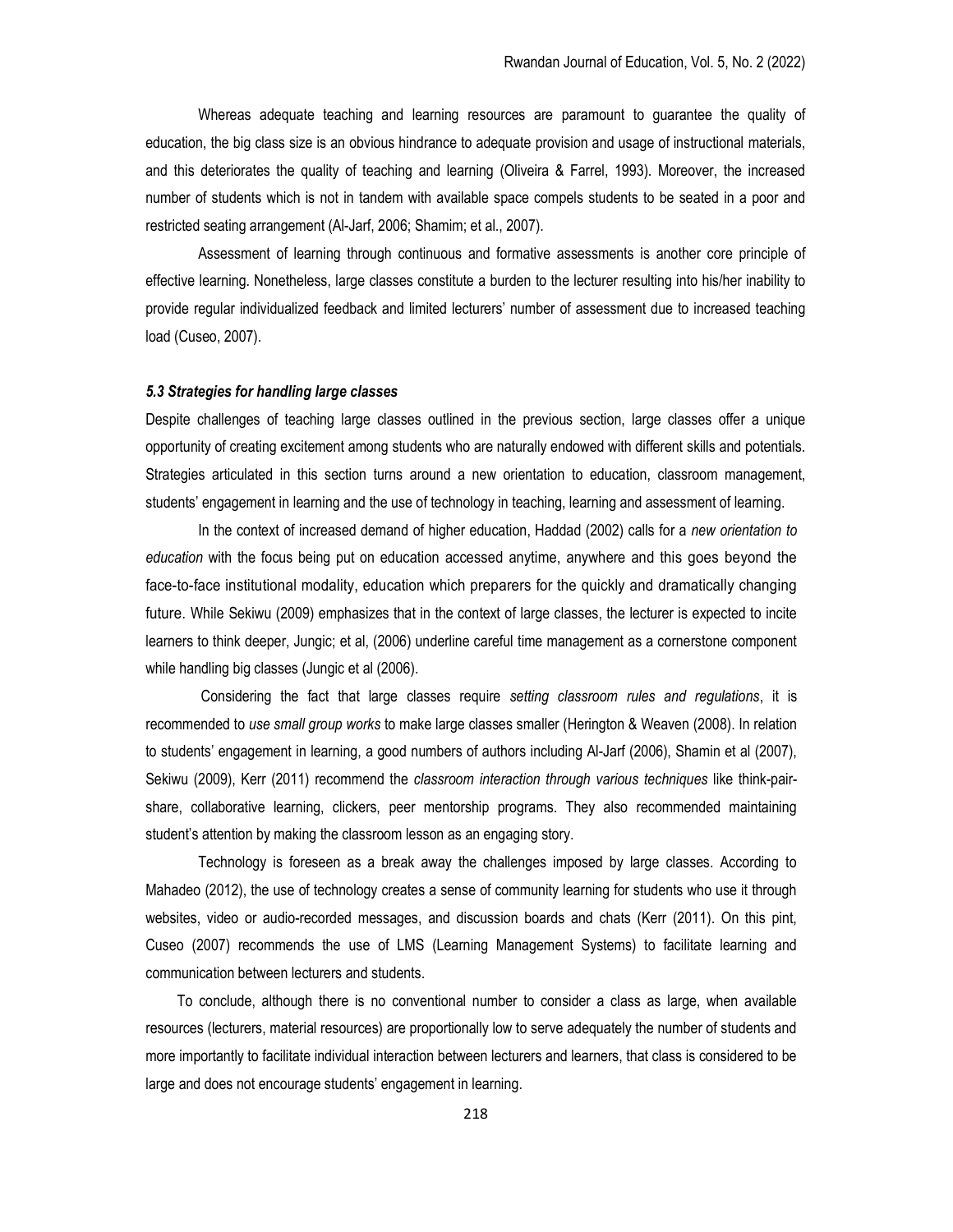### 6. Research methodology

The present study was carried out at the UR-College of Education where lecturers often manage large classes generated from different combinations or crosscutting education related teaching subjects. It therefore intends to explore the issue of large classes at UR-CE and determine its implications on active learning. All teaching staff and all learners of the UR-CE constituted the target population; that is 178 lecturers and 6407 students. The researchers adopted a descriptive survey research design to assess the prevailing situation of large classes at the College of Education.

Purposeful sampling strategy was used to determine the sample population for lecturers. Within purposeful sampling strategy, the study resorted to "extreme case" (Macmillan & Schumacher 2006) sampling to select lecturers who frequently teach more than 100 students at a go in one lesson/module. 10 lecturers believed to be accustomed to the issue under inquiry were selected (Macmillan & Schumacher, 2006). This number was deemed scientifically manageable during interview sessions.

For students, the sample population was selected using "reputational case" as a purposeful sampling strategy (Macmillan & Schumacher: 2006). This sampling strategy simply seeks to obtain recommendations of knowledgeable experts who, according to Babbie (2001) should be nominated on the basis of their relevance and relationship to the topic under study rather than using rigorous probability sampling methods, meaning that the selected sample does not necessarily represent any meaningful population statistically. It is in this context that 9 class representatives heading large class groups were selected to account for what happens in large class attendance.

Document research was used to collect statistical data on lecturers and students record at UR-CE. Information from students was collected using focus group interviews. Five focus group composed of five students representing different large class learning subject were formed. Information collected from interviews was analyzed using thematic analysis. The validity was assured by means of piloting interview guides. Triangulating was used as a means to countercheck and confirm the information provided by different sources of informants (lecturers, students). Secondary data were collected as well, analyzed statistically and presented in forms of percentages and figures.

#### 7. Research findings

### 7.1. The situation of large classes at UR-CE

The current situation of large classes at the UR-CE is not a recent phenomenon. The number of registered students has been increasing to the rates which exceeded the number of recruited lecturers. Figure 1 highlights the evolution of Student- Lecturer Ratio of the UR-CE (former KIE) from 1999 to 2014. It summarizes data obtained from the KIE quarterly Report (2011) which show that UR-CE started in 1999 with 300 students and 38 lecturers, that is 8 students per lecturer. The number continued to grow and in 2012, the institution was hosting 7035 students against 171 lecturers, that is 41 students per lecturer.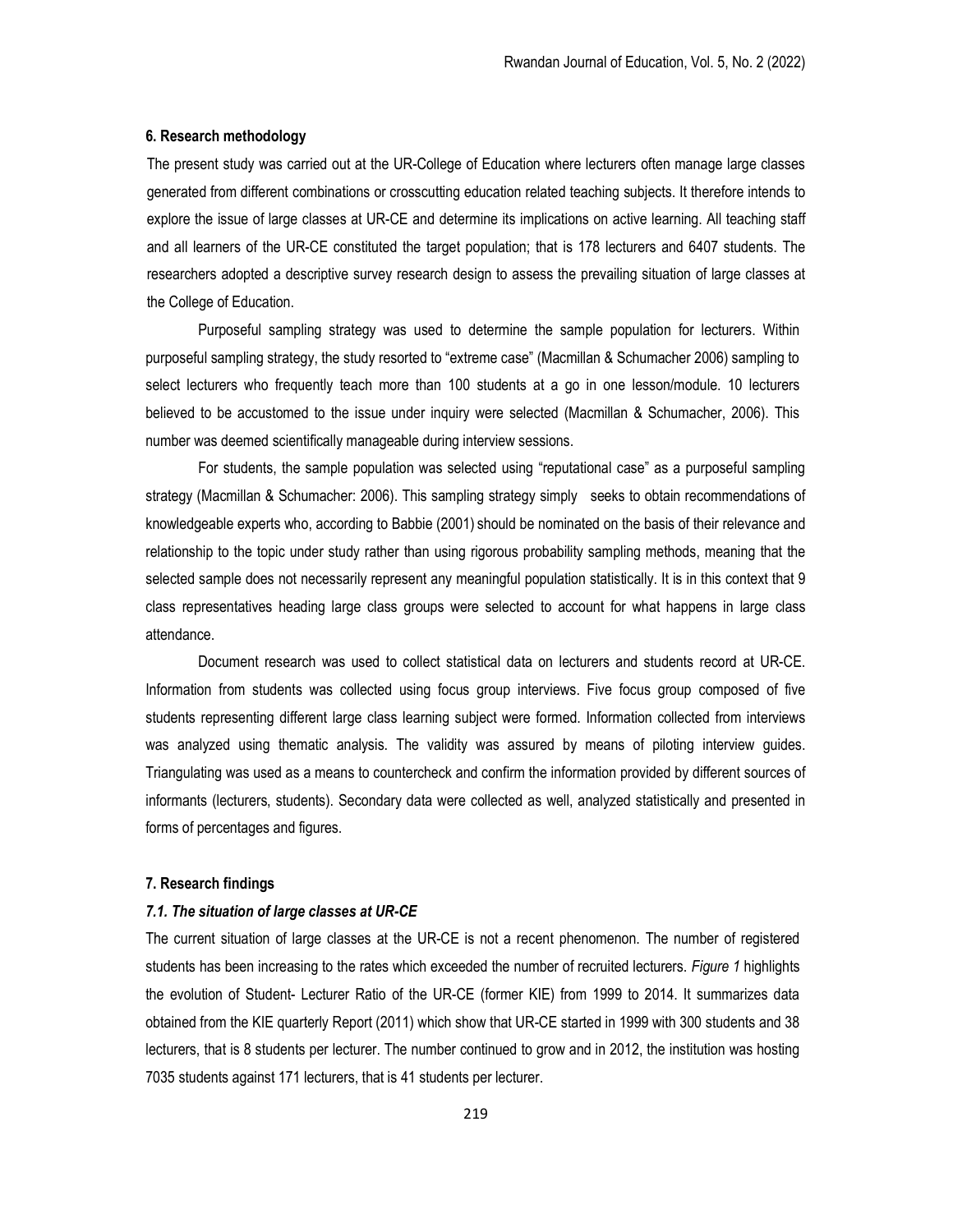



Source: Secondary Data

The deep analysis of those statistics reveals that, the ratios expressed at institutional level did not really reflect the situation of large classes. It is worth to mention that all combinations in the faculty do not have the same class size as shown in Figure 2 below which expresses differences of ratios at faculty level. It clearly shows that the faculty of education dominated others due crosscutting modules.

 In fact, during the academic year 2013/2014, the Faculty of Education counted 40 lecturers who were assigned to teach cross cutting modules; mainly education to 6440 KIE students all levels combined. On average, each lecturer was expected to teach a class size of 161 students. Besides crosscutting modules, the average numbers of students taught per module was not too high.



Figure 2: Variation of Student/Teacher ratios per Faculty at UR-College of Education (2013-2014)

Source: Secondary Data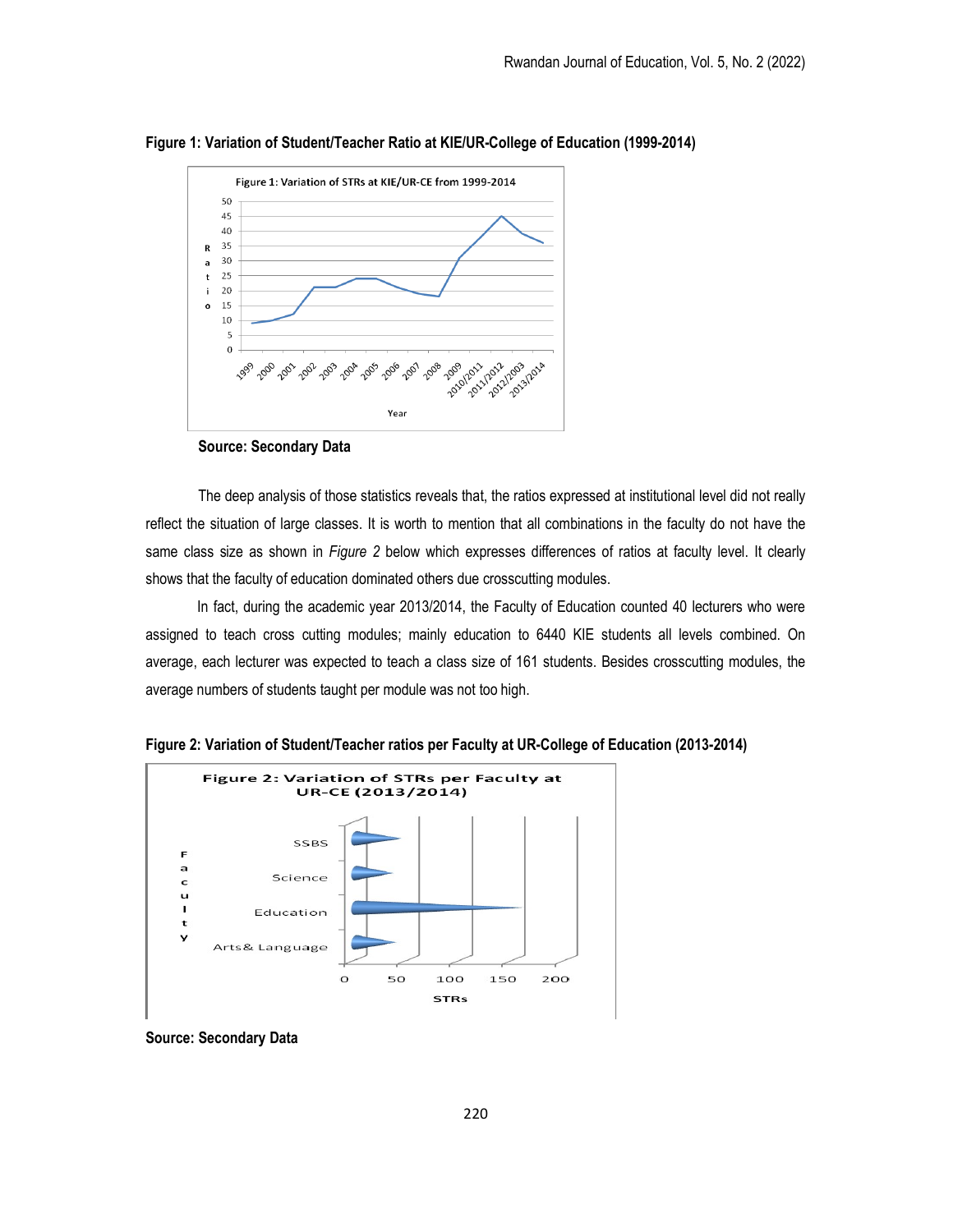For instance, in the Faculty of Sciences, 67 lecturers were teaching science related courses to 2368 students to make an average of 36 students per lecturer. In the Faculty of Social Science and Business Studies (SBSS), 28 lecturers were teaching 1221 students to make 44 students per lecturer whereas in the Faculty of Arts and Languages, 43 lecturers taught 1686 to make 39 students per lecturer. Figure 3 below illustrates again the fact that education modules constitute the big classes clocking even to 515 students per class, followed by English modules where about 270 students were regrouped into one class whereas drama classes countless size of students.



Figure 3: Student ratios per crosscutting teaching subject in Level II at UR-CE (2013/2014)

Source: Secondary Data

# 7.2. Perceptions of UR-CE academic Staff and students towards large classes at UR-CE

When informants (lecturers and students) were asked their perception on the size of classes they often attend at UR-CE, their overall perception from both of them was that, be it in science, arts, social science or education, classes are large when they are organized for crosscutting subjects. Some of them even consider their respective classes as "far large", "very large", "too large" or "extremely large". In terms of numbers, both lecturers and students consider a classroom exceeding 40 students as large. One of the lecturers referred to the existing regulations and reported that "…having more 25 students recommended in the National qualification framework, the class has already become large".

Respondents have however reported some of the advantages of attending large class with controversies between them. One student was quoted as follows:

 "...Ideas in a large class are diversified. If there is a problem to discuss, two or three students can fail to find a solution, but when students are many, the solution can easily be found from ideas of many other students."

From lecturer's point of view, there are no advantages of attending a large class except the will to minimize resources: One of the lecturers who is also a subject leader highlighted: "...from a manager's perspective, a large class is good, it uses less resources in terms of money, in terms of time also….but as a lecturer, from the learning perspective, I don't see any advantage."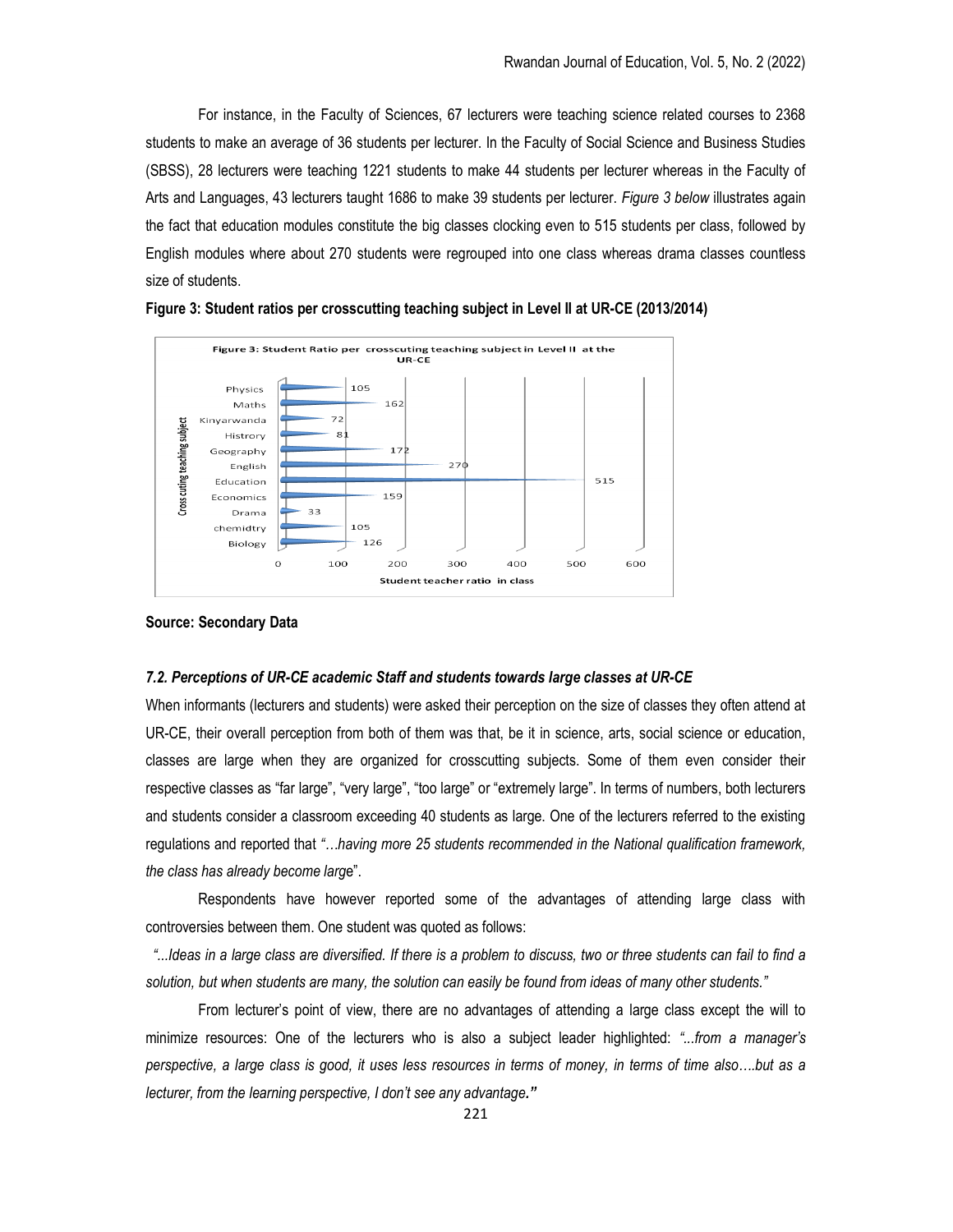#### 7.3. Challenges encountered by lecturers and students in large classes environments at UR-CE

In this study, four main challenges were identified as being hindrances to active learning due to large classes: **Classroom management**: Both lecturers and students expressed dissatisfaction of attending large classes often organized for hundreds of students in large classroom halls, with limited and unstable, squeezed and disordered sittings which prohibit the easy physical movement. Other students reported the loss of time in classroom arrangement before the beginning of the class, high rates of absenteeism due to the lack of time for controlling attendance as well as the difficulty to entertaining individual relationship between them and students. A lecturer re-iterated that:

"… sometimes you don't know some of the students you are teaching, sometimes you meet them and they say "We are your students" while I don't know that those are my students, something which is not good […] those who never attend class, to know them is not too easy. You give them attendance list they sign for everyone; it is not easy to control such kind of things".

**Limited personal interaction with students**: Large classes cannot facilitate to individualize teaching and to identify weak students from stronger one. Students reported that while teaching a big number of students, the amount of interaction, the frequency with which students raise and answer question is much less when a small class is involved. Students also acknowledged feeling isolated and anonymous when they are attending classes in large numbers.

Student's engagement in learning: this study showed that large class cannot facilitate to individualize teaching and to identify weak students from stronger ones because of limited personal interaction with students, limited time and space to work with everyone. One student revealed that in crowded classrooms, lecturers often focus on students sitting in front of them, leaving alone the ones sitting behind who are not allowed to express themselves. These students sometimes admit not being motivated to ask questions even if they have some. Findings from this study also showed that the problem of large classes become more sensitive when classes involve doing practical activities especially for science students, like providing "samples of animals to each student for dissection" or "availing a computer for every student to work on it and be challenged by provided exercise.

Limited access to online teaching materials and library resources: The large number of students in some specific teaching subjects prohibits students from accessing internet, ICT tools and other library resources. Findings from this study revealed that, access to ICTs tools and other online materials is constrained by large classes. A lecturers reported that:

"…If your class involves practices, you can't do it. It would be cheating them because you need every student to work on a machine..."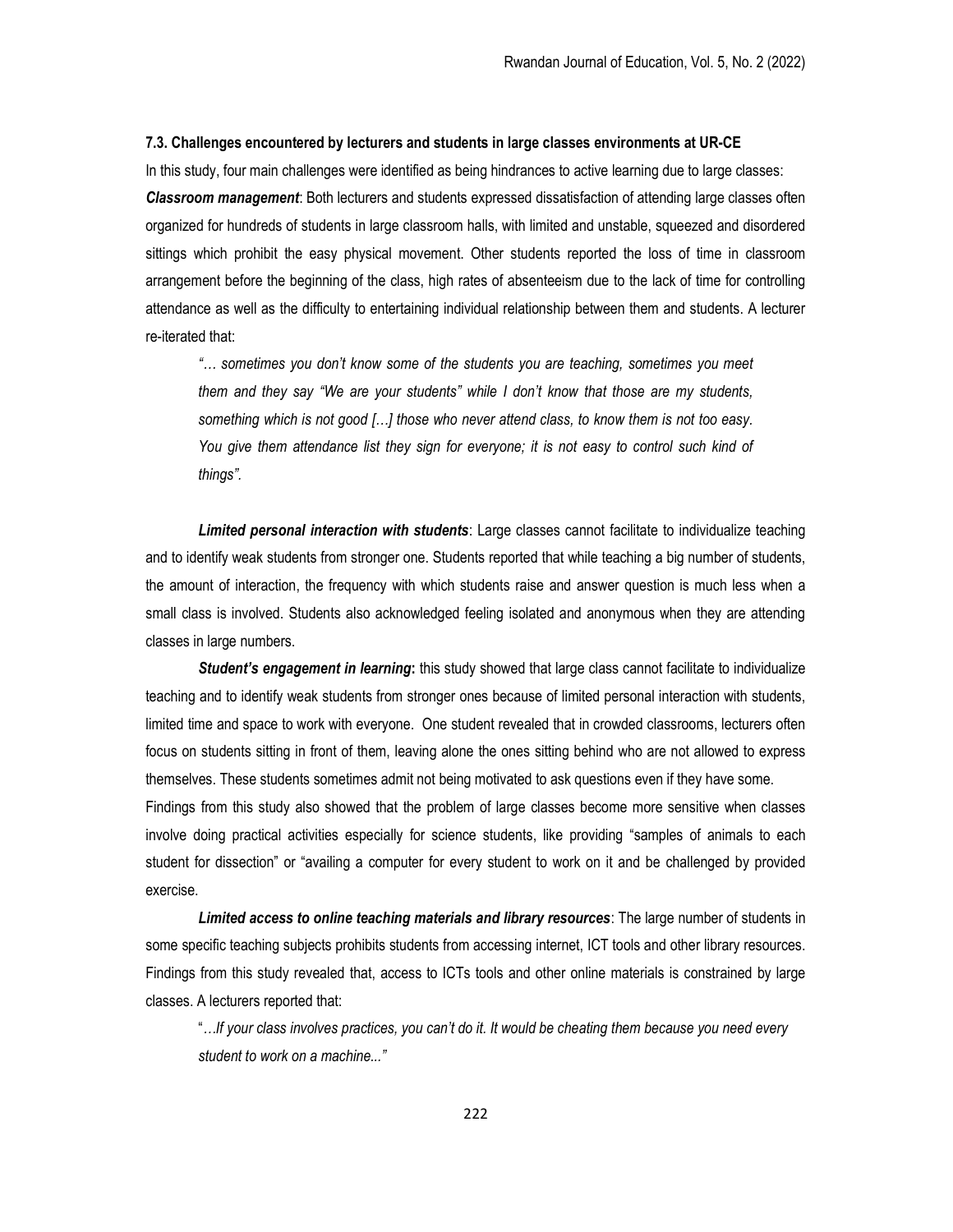Respondents also reported that the few existing ICTs resources are often confined in computer labs, the labs themselves are often closed in the evening and weekend hours when students are free to use them for personal readings or for the works assigned to them by lecturers.

 Findings have also shown that the access to teaching materials and readings is frequently done via hard printed notes. The same situation prevails in the access to library where students reported the discomfort they face when they go to the library to look for books recommended by the lecturer and end up missing them because they are few in numbers compared to the large numbers of students in need.

Assessment of students' learning: Student's assessment was pointed out by all respondents as the most challenging aspect for active learning when large class environments are involved. One lecture lamented that, "Let me be honest, when I am assessing, I am assessing papers, I mean I am assessing students that I don't know, and I have been teaching them for the whole semester." Lecturers with large classes acknowledged assessing their learners bearing in mind the time to mark in order to meet the provided deadlines. Some even acknowledged deliberately skipping to assess learners with discussion and reflections questions and resort to setting exam questions which will allow the easy processing in terms of marking. In addition, the findings have also shown that the majority of lecturers handling large classes tend to provide group assignments instead of individual assignment which engage individual learners.

#### 7.4. Proposed strategies to mitigate constraints to active learning in large classes at the UR-CE

Despite many challenges that both lecturers and students face while attending large classes, respondents contacted for this study came up with some strategies to minimize consequences or reduce these challenges.

 Majority of lecturers opt to control classroom attendance and harmony by maintaining students on the pressure of classroom activities either by providing frequent readings and giving improvised and marked classroom assignment and presentations. In case of class presentations, most of them use for random selection of presenters. One of the lecturers said: "students should not be given order of presentation or being informed of the group which will present first…choices should be done directly in the class where every student is obliged to attend regularly being ready to present first".

Some lecturers also strategize to maintain harmony in class by involving students' representatives in class management. "It is a kind of making the whole class accountable as a group instead of getting one student, who is doing wrong", articulated another lecturer. Others strive to make the class more attractive and motivating distributing bonuses to students who attend class and participate actively in classroom activities.

Advance planning of classroom activities was another strategy reported by both lecturers and students to minimize challenges of attending large classes and this implies a sharing teaching support material before the class begins. According to the students' focus group discussion, lecturers come in class, divide all the module chapters to students' groups, ask them to read and work on them in order to organize classroom presentations where they will be intervening by giving the overall summary. However, findings from this study revealed that the majority of the other lecturers acknowledged not resorting to this strategy, the reason being that "once students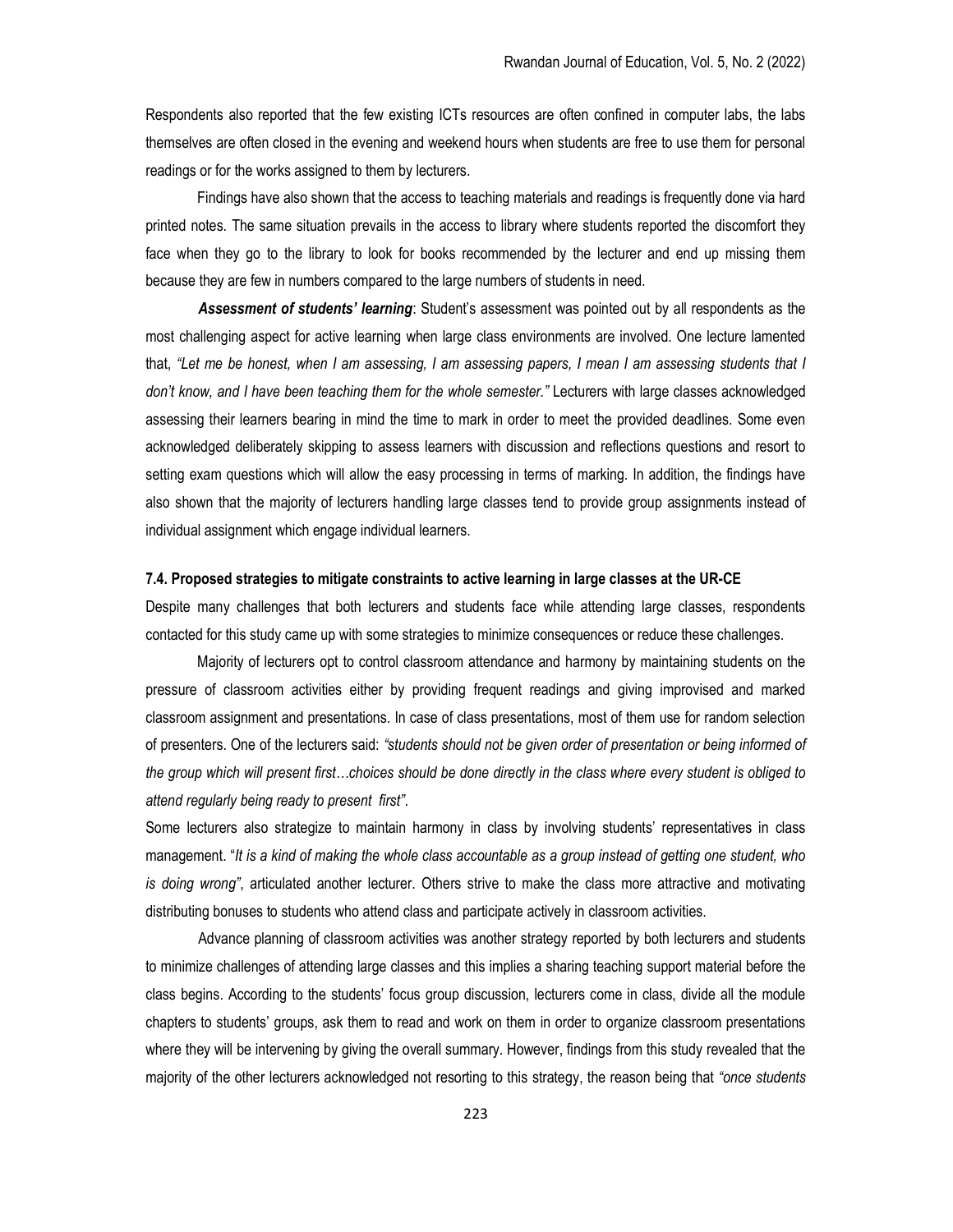have handouts in hands, they disappear from class and rely on handouts without paying attentions to explanations provided by lecturers".

# 8. Discussion

The findings to this study have shown that large classes constitute a real phenomenon at UR-CE. Hence, the discussion revolved around three main points.

The first concerns the urgent need for UR-CE to recruit more lecturers, mostly tutors, to reduce the staff/student ratios. This would facilitate both students and lecturers to attend class in small manageable groups of learners and by extension harness effective teaching and learning. By doing so, UR-CE would not only be respecting both national and international academic standards of education but also borrowing the scientific proof that large classes lead to diminished quality of education due to lesser students' active engagement and participation in the learning process (Kerr, 2011). Indeed, UR-CE would be fulfilling adequately its mission of lecturer education and training for Rwandan basic education sector because teaching large make the teaching and learning ineffective (Oliveira & Farrel, 1993) and encourage absenteeism of students from the work (Blatchford; et al., 2002).

The second point that emerged from the findings is to embrace New Information and Communication Technologies in classroom delivery because they hold the power to alleviate barriers related to big task of managing large classes. These may include laptops, videotape recorders, and flash disks and so on. UR-CE was urged to facilitate all students to access ICTs. This can be done by facilitating both students and lecturers to access internet facilities, increasing the number of computers labs and equip them with sufficient computers connected to internet.

 In the same vein, strategies should be taken to keep the labs accessible to students all days. In this perspective, these technologies would enhance teaching-learning interactions (Cuseo, 2007) and put end to the bad experience of squeezed seats or benches in the front sides of the class (Al-Jarf, 2006; Shamim; et al., 2007) imposed to students while seeking for a place where they would hear the lecturers and see well on the chalkboard. The same technological venture would facilitate the shift from traditional chalk-talk practice to an ICT-mediated education.

The third and last point revolves around the fact that large classes constitute a challenge to individualize learning and provide feedback to students (Cuseo, 2007). Indeed, large classes lead students to develop abnormal and disrupting ways of conducts (Shamim; et al. 2007), affected pupils' progress (Cuseo, 2007) and make it difficult for teachers to identify students' problems and provide them with appropriate and immediate feedback on an individualized basis (Blatchford, et al. 2002). Hence, it is suggested to use traditional pedagogical approaches that enhance learning while teaching large classes at University of Rwanda-College of Education.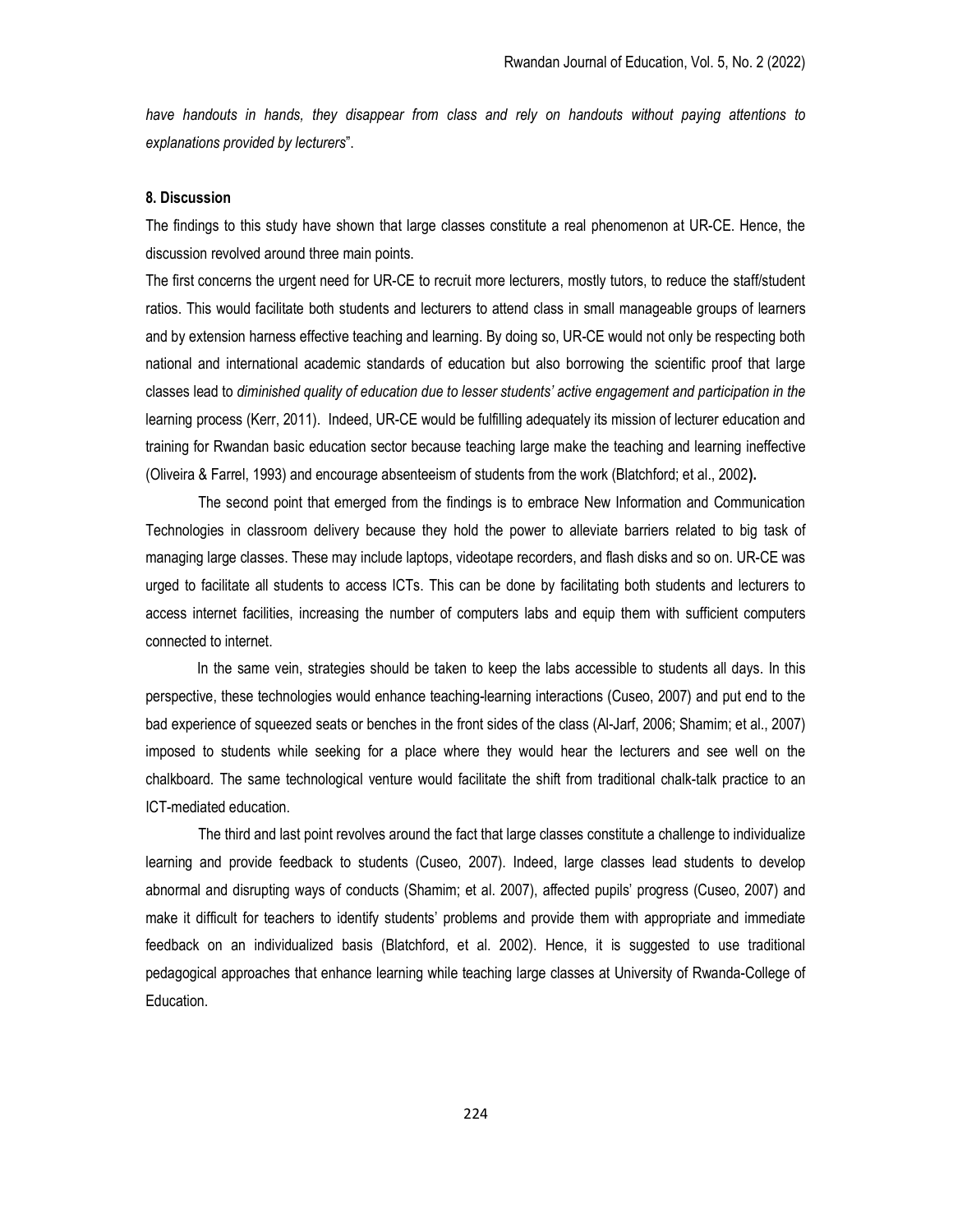# 9. Conclusion

This study underlined the conviction that active learning is the leading pathway to impart knowledge and enable effective teaching-learning to take place at all levels of education including higher education. In Rwandan context, this study considered University of Rwanda-College of Education (UR-CE); the unique public, specialized and mandated teach education hub. The backdrop to this study has been motivated by the fact that this teacher education institution should train teachers in conditions that make them capable to practice active pedagogy once they join the teaching profession. Nonetheless, the findings to this study revealed the issue of large classes a reality that makes practicing active learning approach at University of Rwanda-College of Education (UR-CE) impossible. This situation is likely to hinder adequate training of teachers to use active learning. Therefore, there is a desperate need to reduce the class size across education modules and other crosscutting modules. This would require the college leadership to increase the number of lecturers and avail more classrooms/lecture halls. It is also recommended to introduce the culture of teaching-learning beyond the physical classroom, whereby the interaction between lecturers and learners would be ICT mediated. In the end, lecturers are called to use renowned pedagogical approaches such as:

- (i) To increase students' activities through think-pair-share, collaborative and peer learning;
- (ii) To organize classes ahead of teaching, maintain students' attention and set classroom rules to minimize disruptive behaviors; and
- (iii) To use of interactive teaching approaches that make students active during live lectures.

# References

- Al-Jarf, R. (2006). Large student enrollments in EFL programs: Challenges and consequences. Asian EFL Journal Quarterly, 8 (4), 8-34.
- Babbie, E. (2001). The Practice of Social Research: 9th Edition. Belmont, CA: Wadsworth Thomson
- Blatchford, P., Moriarty, V., Edmonds, S., & Martin, C. (2002). Relationships between class size and teaching: A multimethod analysis of English infant school. American Educational Research Journal, 39 (1), 101-132.
- Bloom, D., Canning, D. & Chan, K. (2006). Higher Education and Economic Development in Africa. Harvard University. The contract of the contract of the contract of the contract of the contract of the contract of the contract of the contract of the contract of the contract of the contract of the contract of the contract of th http://ent.arp.harvard.edu/AfricaHigherEducation/Reports/BloomAndCanning.pdf
- Bonwell, C. C., & Eison, J.A. (1991). Active learning: creating excitement in the classroom. ASH#-ERIC Higher Education Report No. 1, Washington, D.C.: The George Washington University, School of Education and Human Development.
- Bransford, J.D., Brown, A.L., & Cocking, R.R. (Eds.) (1999). How people leam: Brain, mind, experience, and school. Washington, D.C.: National Academy Press.
- Blatchford, P., Moriarty, V., Edmonds, S., & Martin, C. (2002). Relationships between class size and teaching: A multimethod analysis of English infant school. American Educational Research Journal, 39 (1), 101-132.
- Cuseo, J. (2007). The empirical case against large class size: adverse effects on the teaching, learning, and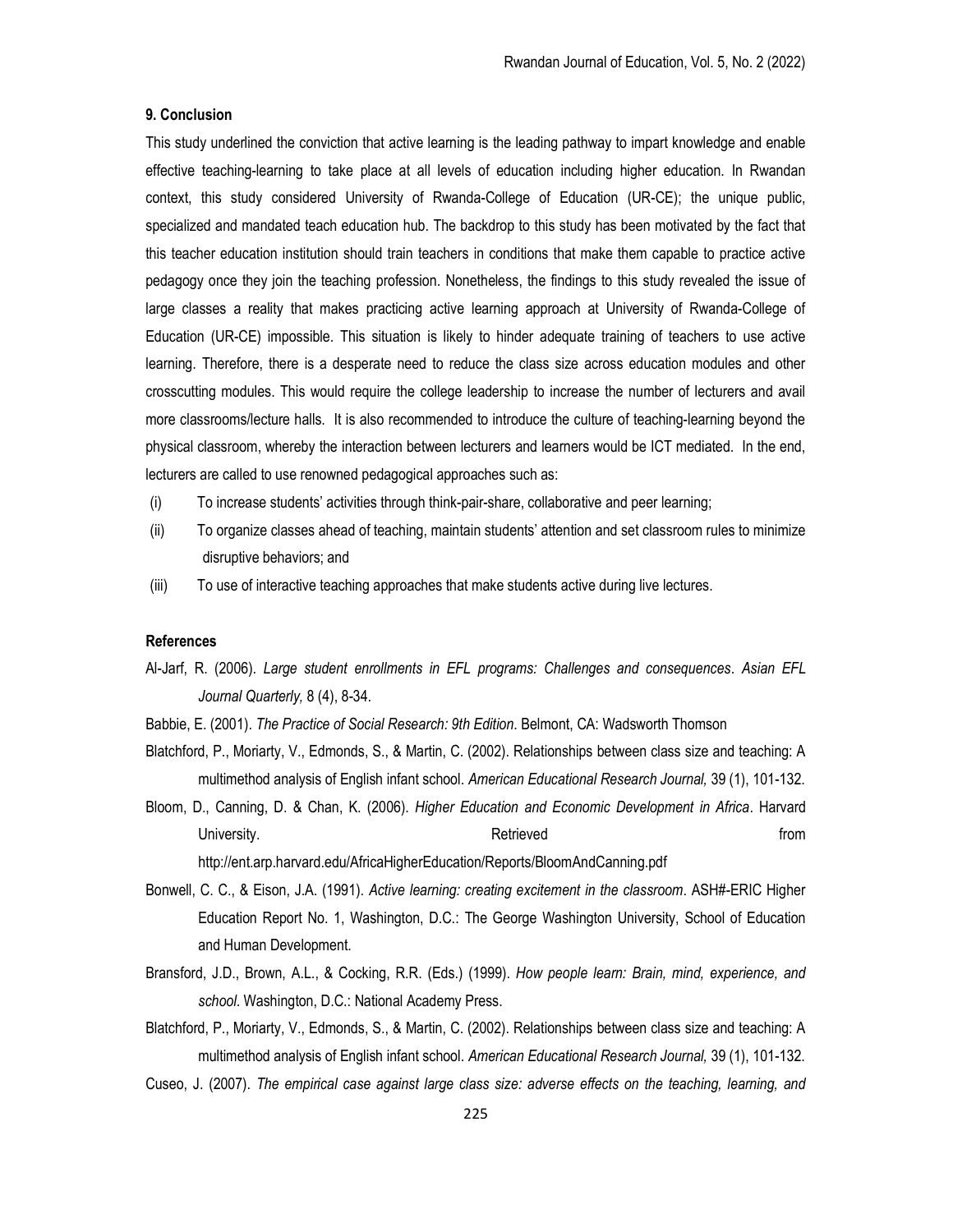retention of first- year students. Retrieved from https://wiki.doit.wisc.edu/confluence/download/attachments/20938768/Cuseo.pdf

- Effah, P. (2005). Private higher education: an analysis of its growth and expansion in African Countries. UNESCO. Ed. N.V. Varghese. Paris.
- Finn, J. D., Pannozzo, G. M., & Achilles, C. M. (2003). The "why's" of class size: Student behavior in small classes. Review of Educational Research, 73 (3), 321- 368.
- Haddad, D. W. (2002). ICTs for Education, A Reference Handbook Part 2: Analytical Review. Retrieved from http://wwwwds.worldbank.org/external/default/WDSContentServer/WDSP/IB/2008/11/28/000333038\_2008112802 2708/Rendered/PDF/466440WP0vol1011Education1Resources.pdf
- Herington, C., & Weaven, S. (2008). Action research and reflection on students' approaches to learning in large first year university classes. The Australian Educational Researcher, 35 (3), 111-134.
- Jawitz, J. (2013). The challenge of teaching large classes in higher education in south Africa. A battle to be waged outside the classroom. Retrieved from https://pdfs.semanticscholar.org/f1c0/cd9cf7b2da6dcb68df3ee47661bf0bb3328a.pdf
- Jungic, V., Kent D., & Menz, P. (2006). Teaching large math classes: three instructors, one experience in International Electronic Journal of Mathematics Education, 1(1). Retrieved from http://maxwellsci.com/print/crjss/v3-44-49.pdf
- Kerr, A. (2011). Teaching and learning in larger classes at Ontario Universities: An Exploratory Study. Toronto: Higher Education Quality Council of Ontario. Retrieved from http://www.heqco.ca/SiteCollectionDocuments/Teaching%20and%20Learning%20in%20Large%20Clas ses%20ENG.pdf
- MacMillan, J. & Schumacher, S. (2006). Research in Education: Evidence Based inquiry, Pearson Education, inc, USA
- Mahadeo, D.M. (2012). Teaching and learning in large classes: overcoming the challenges with technology. International Journal of Innovations in Business, 1 (2). Retrieved from http://www.cibmp.org/journals/index.php/ijib/article/view/7/14
- Massiata, B. (2012). Seeking effective approaches to teaching large classes in the Ivory Coast. Indiana University of Pennsylvania retrieved from http://dspace.iup.edu/bitstream/handle/2069/586/Massiata%20Bamba.pdf?sequence=1
- Moodley, P., (2015). Student overload at university: large class teaching challenges: part 1. South African Journal of Higher Education, 29 (3), 150-160
- MINEDUC (2015). 2015 Education statistics Yearbook. Ministry of Education. Kigali. Retrieved from https://mineduc.gov.rw/fileadmin/user\_upload/Amatangazo/2015%20Education%20Staiatical%20YearbookF. pdf